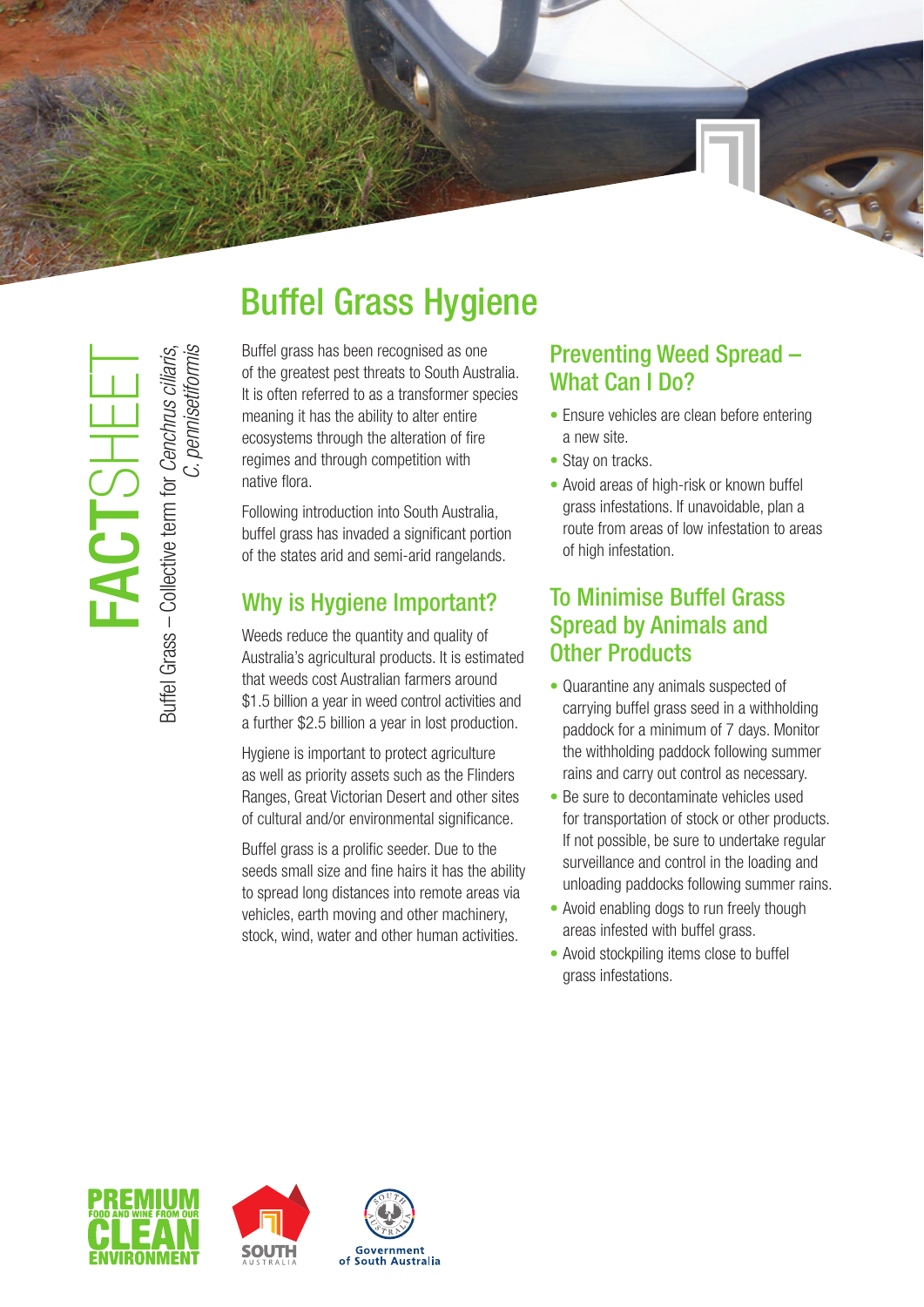

Decontaminate graders and ground engaging machinery



Decontaminate the underside of vehicles

### Tools You May Need For Vehicle Inspection and Decontamination

- Mirror
- Tools to remove covers and quards.
- Torch.
- Probe or rod.
- Wire brush.
- High pressure washer/air hose.
- Scraping implement.
- Broom.
- PPE.
- Container for contaminated material.

### Effective Decontamination **Options**

#### Wash the Vehicle Down

- Use a hose, high pressure cleaner or spray tank and pump.
- Wash-down adjacent to areas where buffel grass needs to be contained. Choose sites where the land slopes back into an infested area or a site that can be monitored regularly and control of new germinations undertaken as required.
- Air blast hard-to-reach areas such as cavities and joints when the vehicle and contaminants are dry.
- Wash down all potential seed collection points and move the vehicle forward to ensure the entire tyre is clean.
- Sweep/vacuum inside the cab to remove contaminants.

#### Physical Removal

Where no wash-down facilities are available be sure to physically remove all clods of mud and visible plant material in addition to cleaning the foot-well and cabin of the vehicle.

Use a brush or scraping implement to remove contaminants such as burrs and clods of mud from tyres, mud guards, grader blades, ledges and crevices that could contain contaminants.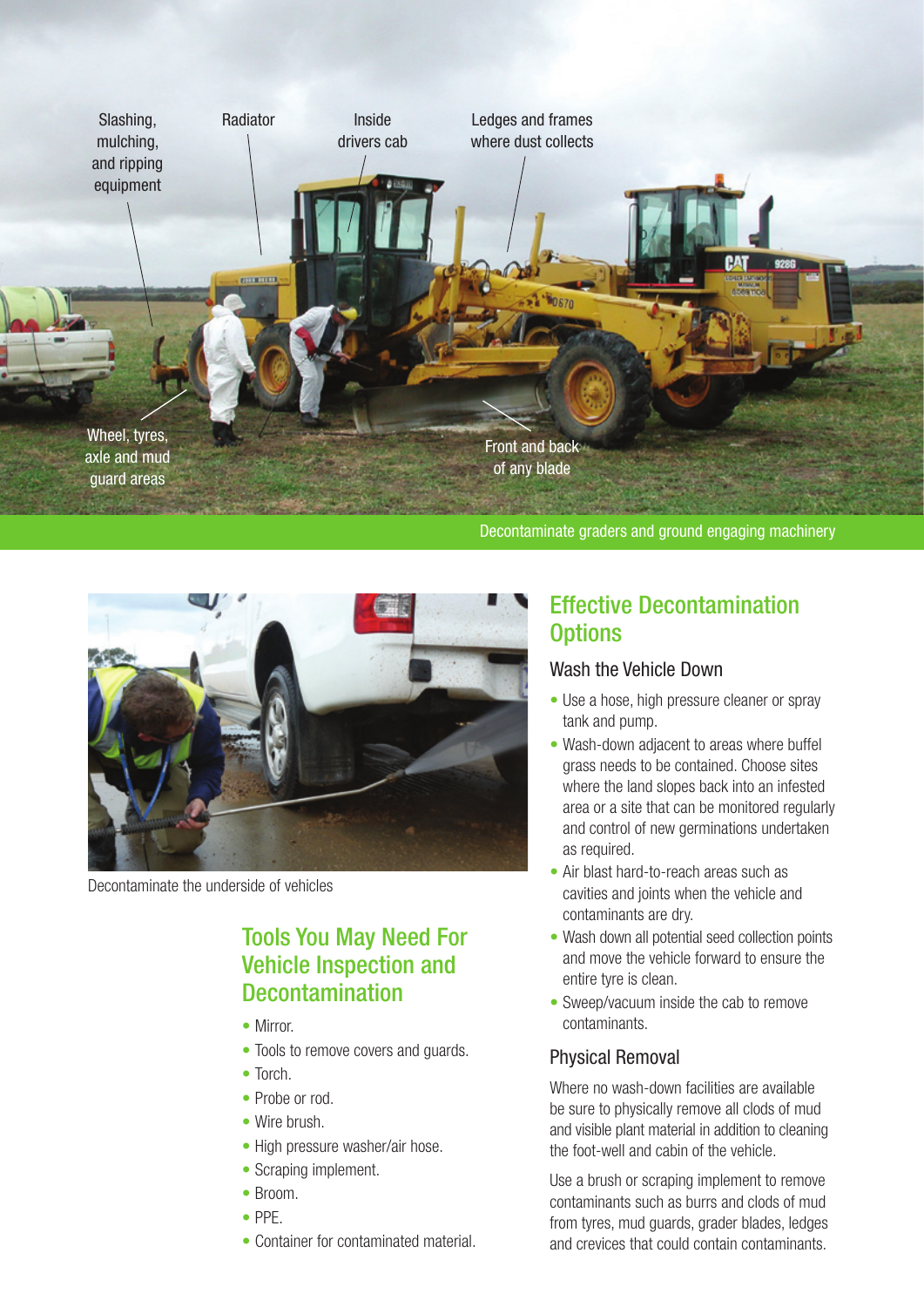

Remove buffel grass seed from footwear, socks and clothing

#### *Also Consider the Following:*

- Clean footwear and remove weed seeds from socks and clothing.
- Clean the vehicle from the top down. Use the compressed air method prior to washing with water in dry conditions.
- Use detergents to assist removal of grease, dirt and mud, which may contain weed contaminants.



Remove buffel grass seed from tools and camping equipment

- Clean the undercarriage, springs and axles of trailers/caravans etc.
- Use the same site for cleaning and monitor regularly for germinations following summer rains.
- Visually inspect vehicles and camping equipment when leaving an area containing buffel grass.

### **Vehicle Decontamination Checklist (All types of vehicle)**

• Around counter

#### *Cabin:*

- Carpet.
- Mats.
- Foot wells
- Pedals.
- Controls.
- Seats.
- Air Condition filter

#### *Underside and other parts:*

- Guards and belly plates.
- Chassis rails and brackets.
- Recesses.
- The swingdrive area.
- weight. • Around the fuel tank.
	- Axle housing.

### *Wheels and*

- *Steering:*
- Treads.
- Inside and outside of rims.
- Wheel arches.
- Mud flaps.
- Brackets
- and brakes. • Steering and
- suspension components.



Decontaminate wheels and steering

#### *Track Area:*

- Shoe.
- Links.
- Sprockets.
- Idler wheels.
- Track adjuster guards.
- Lubrication points.
- Inside the track area.

#### *Blades/Buckets, Arms/Booms:*

- Front and back of grader blades.
- Teeth.
- Pivot points.
- Turning circle.
- Hydraulic rods and hoses.
- Bucket.
- Wear plates.



Clean foot well and floor mats



Remove belly plates Clean track area for inspection





Decontaminate front and back of grader blades and hydraulic rods